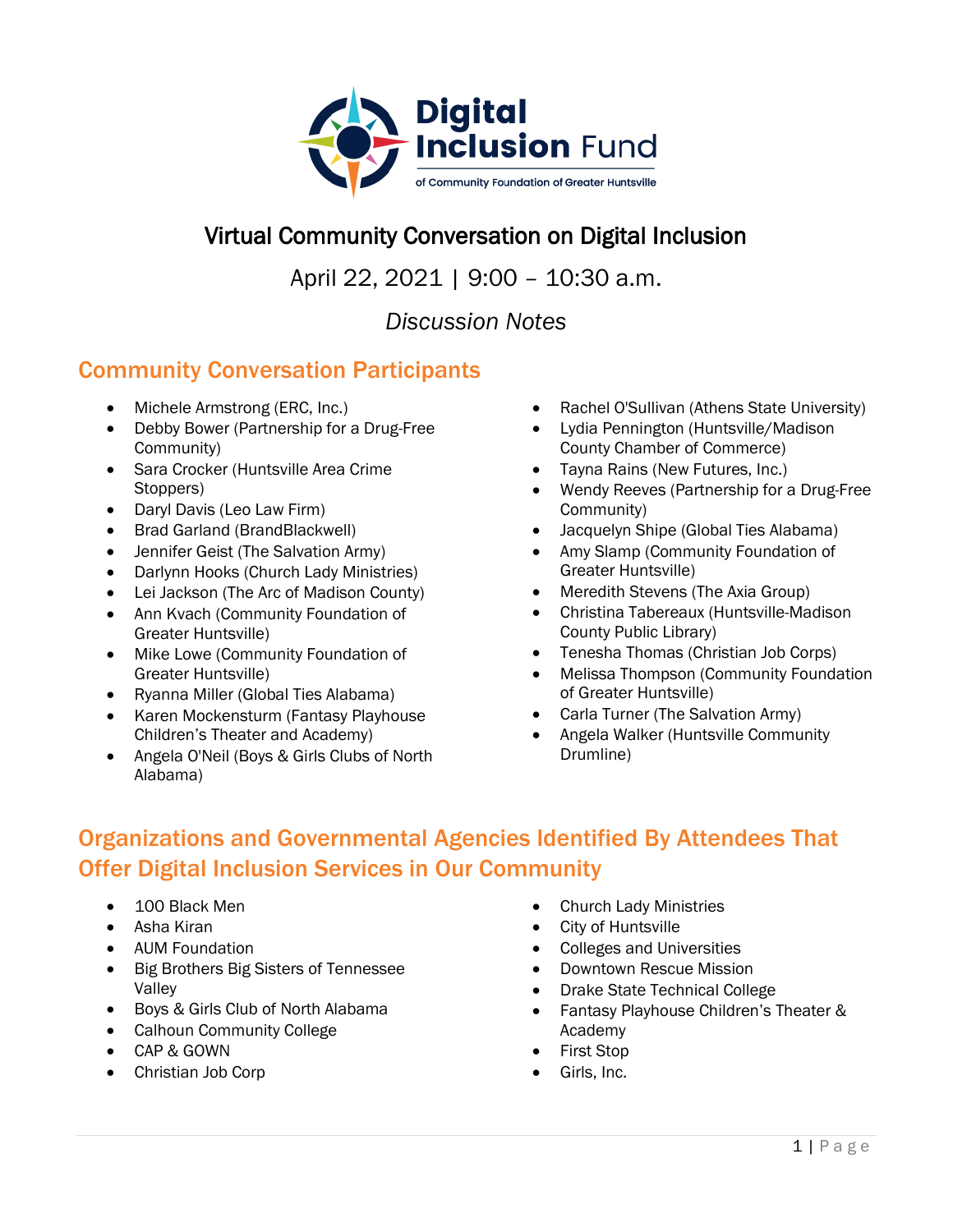- His Way Recovery
- Huntsville City Schools
- Huntsville Community Drumline
- Huntsville Inner City Learning Center
- Huntsville/Madison County Chamber of Commerce
- Huntsville-Madison County Public Library
- Kids to Love Ktech
- Madison City Schools
- Madison County Schools
- Merrimack Hall
- **NACH**

### Gaps Identified in Service and Opportunities

- Inadequate services
- Connectivity
- Lack of resources acquiring technology and keeping up with technology – "We don't know what we don't know"
- Reliance on caregivers
- Lack of time resulting in inability to help students, clients
- Language gap non-native English speakers
- Digital literacy
- Lack of remote meeting technology
- New Futures
- Partnership for a Drug-Free Community
- Real Fathers Making a Difference, Inc.
- School districts
- Serving Hope
- Sigma Pi Phi Fraternity
- The Arc
- The CornerStone Initiative
- The Riley Behavioral and Education Center
- The Salvation Army
- Village of Promise
- High speed internet
- Disabilities prevent usage of meeting tools
- Access not equitable
- Kids know technology but not parents assistance difficult
- Kids not getting to centers for help
- Not just a rural issue senior gap, nursing homes – lack of access and support
- Help and support of knowing about scams and viruses
- Online etiquette

#### **Barriers Identified to Accessing Services and Opportunities**

- Time bandwidth in your day
- Devices good, current, easily manageable
- Understanding of devices
- Lack of tech support
- Understanding of different types of devices
- Lack of access to libraries or other facilities, especially due to COVID
- Lack of awareness of other services or tools available in organizations
- Access outside of traditional hours
- Cost, affordability of Wi-Fi and devices
- Applications not working for everyone disabilities
- Problems with various carriers
- Reluctance to admit that you need assistance, don't have resources
- If offering education, the teacher matters: must have an understanding of situation
- Communication to those outside of school or traditional workforce – meet them where they are
- Infrastructure home or building can only handle so many users